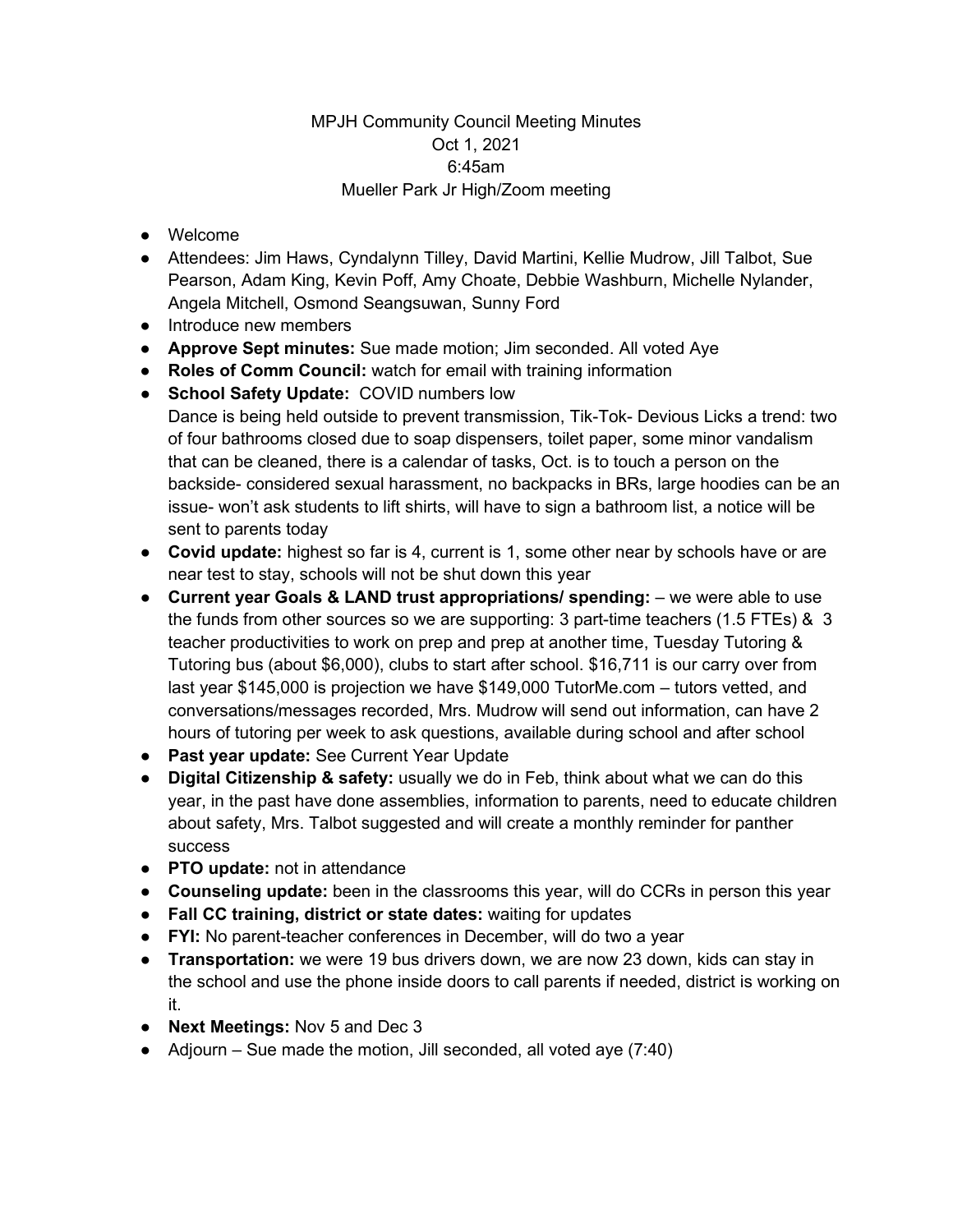## 2021-2022 Goals (Current Year)

Students in grades 7-9 will increase their math proficiency as demonstrated by an average score increase of 2% on the RISE and ASPIRE+ tests.

Students in grades 7-9 will increase their reading proficiency by an average of 2% as demonstrated by their Lexile scores on a Reading Inventory (RI) test administered from the beginning of the year to the end of the year assessment.

Students in grades 7-9 will increase science proficiency through collaboration, academic fortitude, and social emotional skills, as demonstrated by an average score increase of 2% on the RISE and ASPIRE tests.

Students in grades 7-9 will reach an average passing rate of 97%.

## 2020-2021 Goals

Goal #1 7th grade students will increase their math proficiency as demonstrated by an average score increase of 2% from a pre-test common assessment given at the beginning of the school year to a post-test common assessment given at the end of first semester.

Goal  $#2 8<sup>th</sup>$  grade students will increase their math proficiency as demonstrated by an average score increase of 2% from a pre-test common assessment given at the beginning of the school year to a post-test common assessment given at the end of first semester.

Goal #3 Students identified as English Language Learners (ELL) in grades 7, 8, & 9 will increase their reading proficiency by an average of 2% as demonstrated by their Lexile scores from a baseline test administered at the beginning of the year to the same test given midyear.

Goal #4 75% of 8th grade students enrolled in Chinese Dual Language Immersion courses will show proficiency of Intermediate Mid in all areas (Reading, Speaking, and Writing) of the AAPPL test.

Goal #5 Students in grade 9 will increase their science proficiency through collaboration, academic fortitude, and social emotional skills, as demonstrated by an average score increase of 2% from a pre-test common assessment given at the beginning of the school year to a post